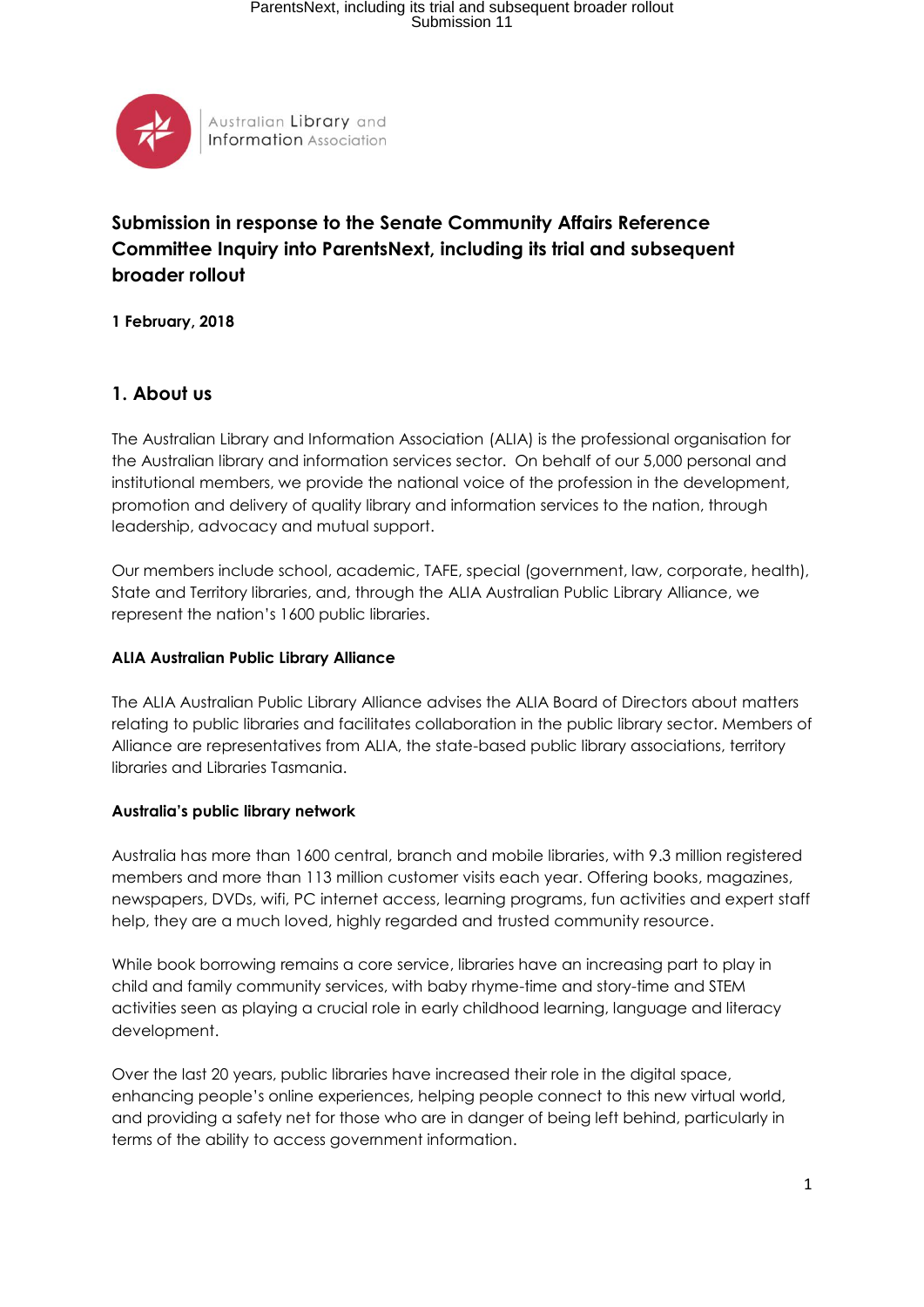# **2. Libraries and ParentsNext**

The location of public libraries and the services described above makes our library network an appealing opportunity for ParentsNext providers, however we have found that library services have been used by ParentsNext providers without contacting the libraries involved. As a result, we wrote the following letter to the Department of Jobs and Small Business on 13 November, 2018:

"An article in *The Guardian* on 6 November, 'Single parents forced to attend storytime or lose Centrelink payment', alerted us to the unwitting involvement of public libraries in the ParentsNext program. We have heard from several public libraries in NSW and Queensland that ParentsNext providers have been using public libraries as meeting points with clients (without alerting the library manager) and have sought the staff's assistance in identifying parents and children attending storytimes and other children's activities.

This is in breach of state legislation. The NSW Library Act 2018 states:

### *Clause 14 Proper use of a library*

*A person must not, without the consent of the governing body for the library, use a library for a purpose other than reading, consulting or borrowing the library material of the library or for any other library service or information service.*

It also shows a lack of understanding and respect for the role of public libraries in society.

Public libraries are funded primarily by local government. They should not be used for the delivery of federal government programs without advance consultation and explicit agreement from the library and local council.

Libraries are safe, welcoming community spaces. People are free to read, study, use the internet and participate in activities, without needing to tell anyone what they are doing. Freedom of expression is at the heart of librarianship and using storytime attendance as a requirement for Centrelink payments is contrary to the ethos of libraries nationally and internationally.

On behalf of ALIA and our Australian Public Library Alliance1, we are writing to request that your Department contact ParentsNext providers and require them to consult with library managers before making use of library facilities and programs."

The Department acted promptly and we received a letter on 22 January advising us that:

"The department has written to CEOs of all ParentsNext providers to remind them of the need to establish a relationship with services such as libraries before referring

<sup>1</sup> <sup>1</sup> <https://www.alia.org.au/node/184/public-libraries>